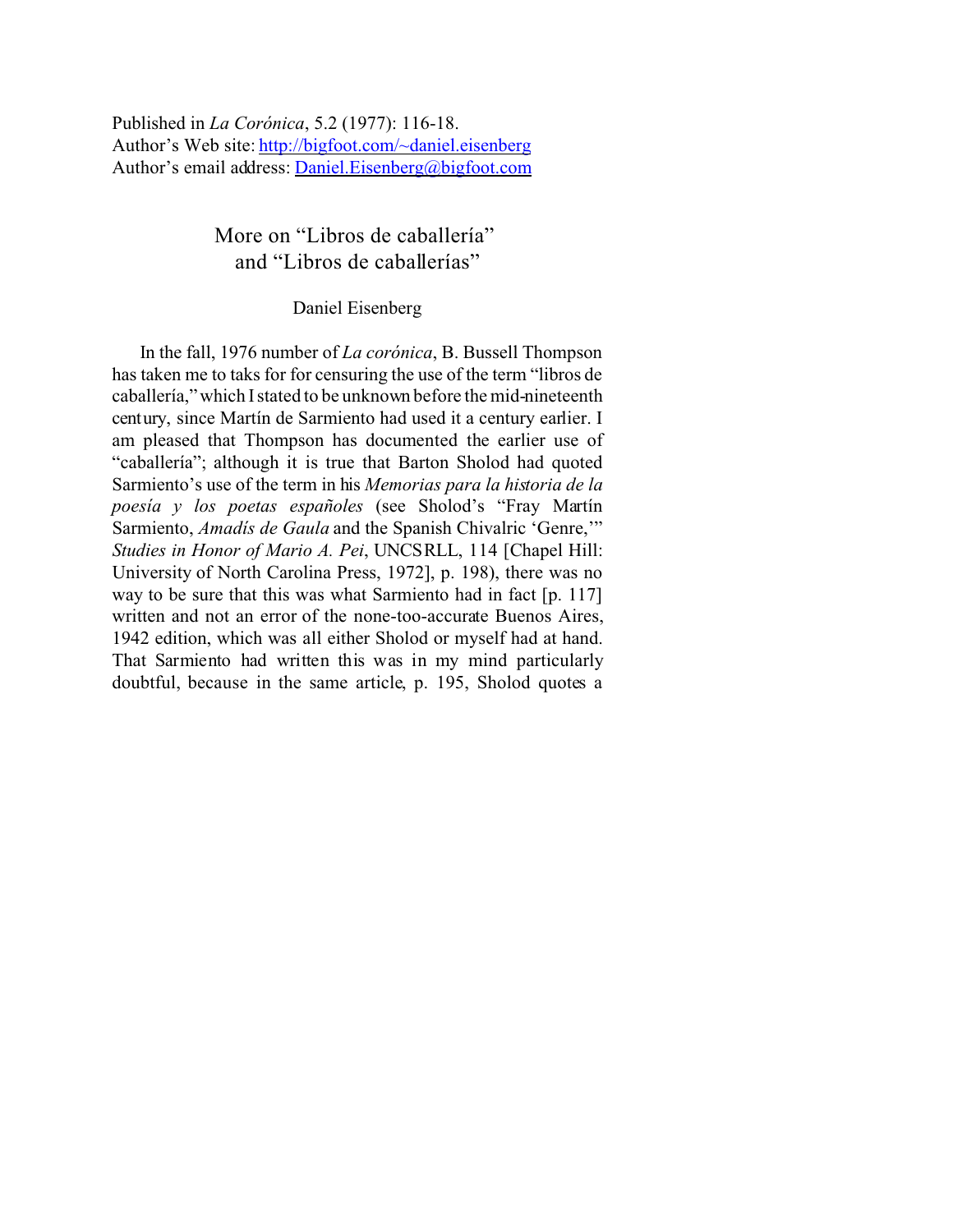manuscript copy of a manuscript of Sarmiento which uses the plural. It is thus particularly valuable that Thompson has further documented Sarmiento's use of the singular form.

I would, however, like to state the reasons why, Sarmiento to the contrary, I maintain my original position that "libros de caballerías" is the correct term and should be used exclusively "by any scholar worth his salt," as Thompson paraphrases me. Against the evidence of Sarmiento, the "error involuntario" of *BAE* 40, which is clearly the source of the singular's popularity and one use by the *Diccionario de Autoridades*, in explaining a frase hecha,<sup>1</sup> we have the evidence of Cervantes, who repeatedly and exclusively uses the plural form, as does Avellaneda. Lope de Vega used the plural form in the dedication to *El desconfiado* (cited by Henry Thomas, *Spanish and Portuguese Romances of Chivalry* [Cambridge, England: Cambridge University Press, 1920], p. 154), and in *El galán escarmentado* and *Las fortunas de Diana* (cited by Carlos Fernández Gómez, *Vocabulario de Lope* [Madrid: Real Academia Española, 1971]). Tirso used the plural in *La fingida*

<sup>1</sup>Whereas the *Diccionario* evidently prefers the plural form. Diego Clemencín also used the singular in his *Biblioteca de libros de caballería*, ed. J. Givanel Mas, Publicaciones cervantinas, 3 (Barcelona, 1942), pp. Viii, 5, and 54, but he uses the plural on pp. 10, 24, 32, 51, 62, and many times in his edition of *Don Quijote*; I have found five examples from rapidly skimming the prologue alone.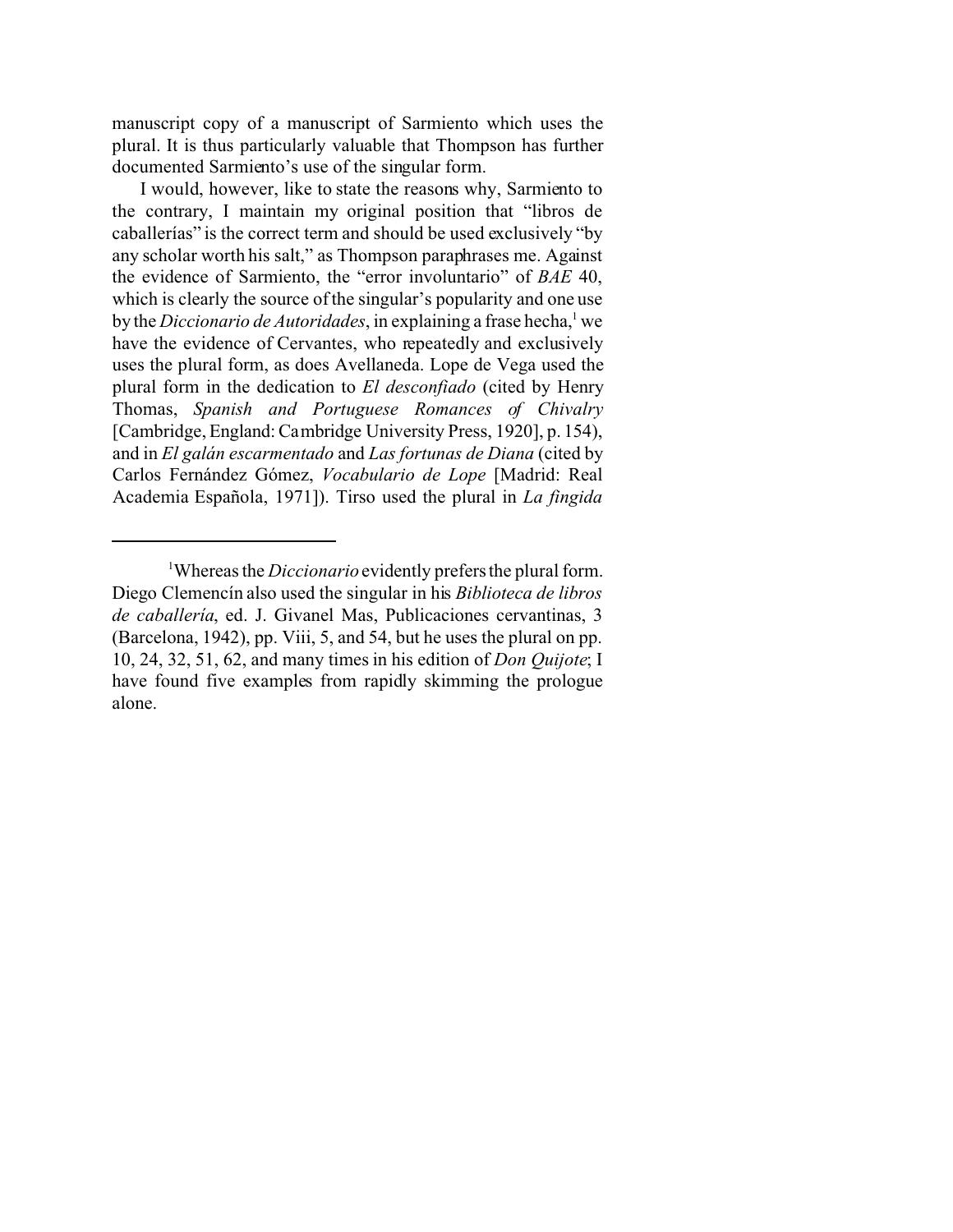*Arcadia*, 2 and the literary critic Francisco López Pinciano did likewise in his *Philosophía antigua poética*. 3 The plural was used by Santa Teresa in her *Vida*, 4 and by Pedro de Ribadeneira in his life of Loyola.<sup>5</sup> The plural was also used by Fran Luis de Granada (cited by Thomas, p. 173), Pedro Malón de Chaide (p. 174), and Francisco Cervantes de Salazar (pp. 164-65), as well as the lesserknown Vanegas del Busto (p. 168) and Luis de Guzmán (p. 167). Edward Glaser cites uses of the plural by Francisco Díaz Romano, Agustín Salucio, Juan de Tolosa, Marco Antonio de Camos, Pedro

<sup>3</sup>Ed. Alfredo Carballo Picazo, reimpresión (Madrid: CSIC, 1973), III, 177.

<sup>4</sup>Edited from the autograph by Efrén de la Madre de Dios, O.C.D., and Otger Steggink, O. Carm., 4th ed. (Madrid: Editorial Católica, 1974), p. 30.

<sup>5</sup>*BAE* 60, p. 14b.

<sup>2</sup>Cited by Werner Krauss, "Die Kritik des Siglo de Oro am Ritter- und Schäferroman," *Homenatge a Antoni Rubió i Lluch* (Barcelona, 1936), I, pp. 225-46, at p. 243, the passage may be found on p. 1408 of Volume II of the edition of Tirso's *Obras dramáticas* by Blanca de los Ríos, 2nd ed. (Madrid: Aguilar, 1962).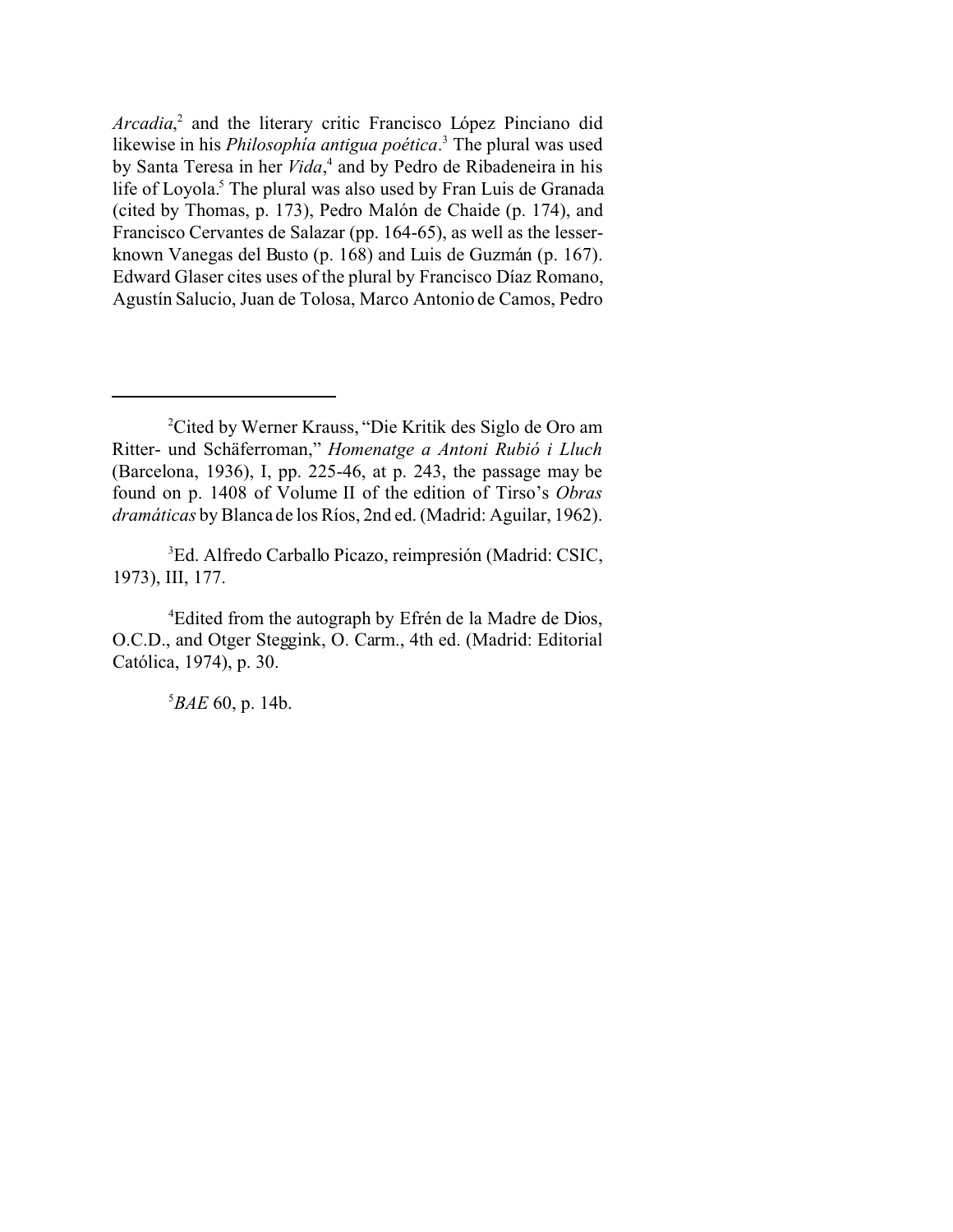de la Vega, and Benito Remigio Noydens.<sup>6</sup>

The plural form is used by Francisco de Monzón in his *Espejo del príncipe cristiano*, 7 and in the answer of "Capitán Salazar" to the humorous "Carta del bachiller de Arcadia," most easily consulted in *BAE*, 176, p. 38. It is used by Luis Zapata in his Miscelánea,<sup>8</sup> and by the lexicographer Covarrubias, as well as by his successor Noydens (Glaser p. 408); it was used in the eighteenth century by Gregorio Mayáns y Siscar, in his *Vida de Miguel de Cervantes Saavedra*. 9 Although the authors of the romances of chivalry themselves do not often use the term, since they customarily speak of their works as "historias" or "crónicas," it is used by Ortúñez de Calahorra in the prologue to his *Espejo de*

<sup>8</sup>Ed. Isidoro Montiel (Madrid: Castilla, 1949), I, 79.

<sup>9</sup>Ed. Antonio Mestre, Clásicos Castellanos, 172 (Madrid: Espasa-Calpe, 1972), pp 27, 31, 35, 37, 46, 82, 127-28.

<sup>6</sup> "Nuevos datos sobre la crítica de los libros de caballerías en los siglos XVI y XVII," *AEM* 3 (1966), 393-410.

<sup>7</sup>Cited by Marcel Bataillon, *Erasmo y España*, trans. Antonio Alatorre, 2nd ed. (Mexico; Fondo de Cultura Económica, 1966), p. 629.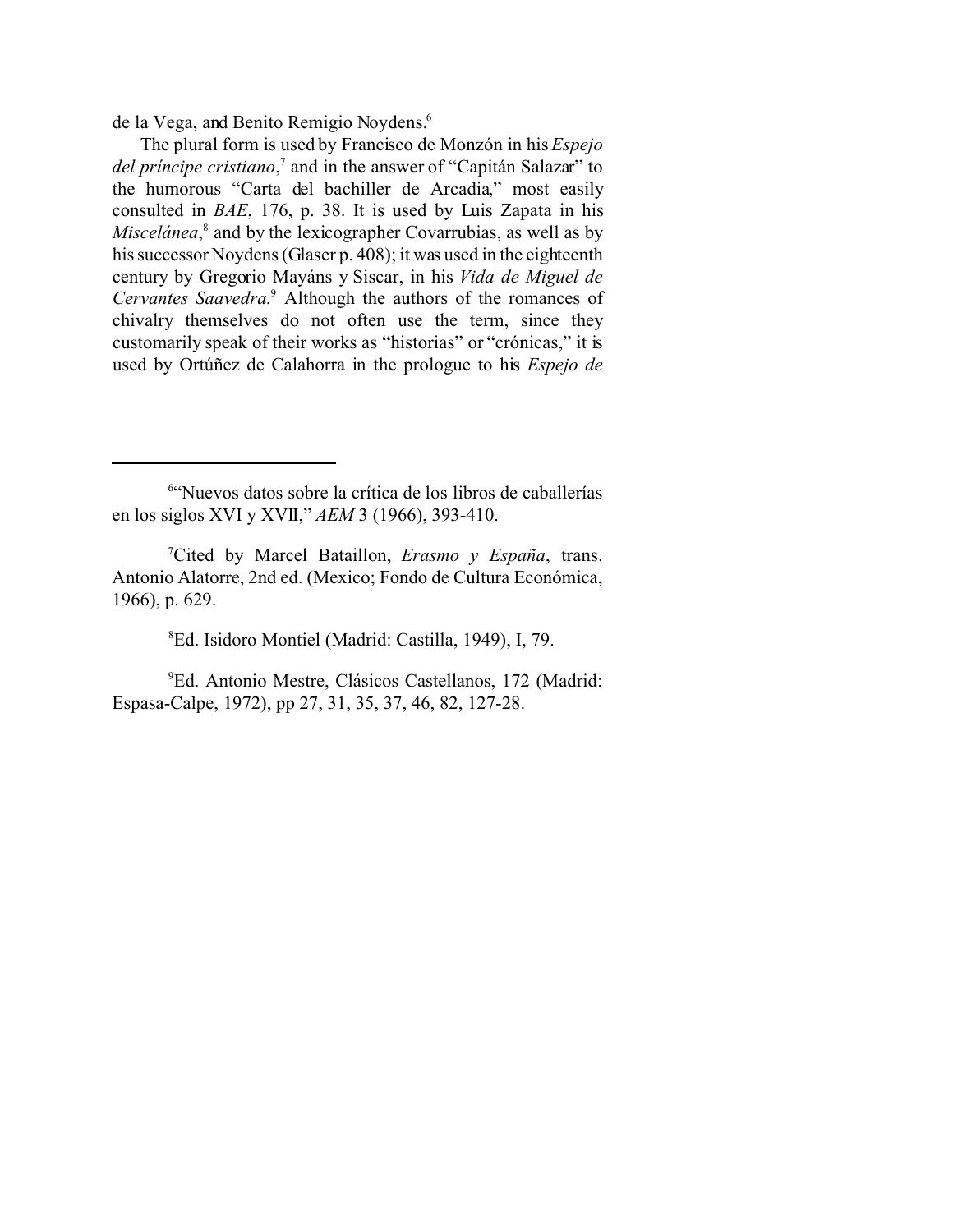## *príncipes y caballeros*. 10

The plural is found in the inquisitorial documents concerning Román Ramírez,<sup>11</sup> and is used in a New World document asking for the prohibition of the romances.<sup>12</sup> The plural is used by Nicolás Antonio in describing two works whose titles he does not know (*Bibliotheca Hispana Nova*, II, 668). It is the term used in the *Diccionario de Autoridades*, which cites as its authorities, besides Cervantes, Jerónimo Gracián de la Madre de Dios and the historian Mariana, and is in fact the term officially authorized by the current Academy dictionary. [p. 118]

While I believe it would be possible to add to the above examples, they are, I think, sufficient to make my point: while the precedents for the use of "libros de caballería" are very limited,<sup>13</sup> and are not earlier than 1700, much less contemporary with the romances of chivalry themselves, the precedents for the use of

<sup>10</sup>Ed. Daniel Eisenberg, Clásicos Castellanos, 193-98 (Madrid: Espasa-Calpe, 1975), I, 14.

 $11$ L. P. Harvey, "Oral Composition and the Performance of Novels of Chivalry in Spain," *FMLS*, 10 (1974), 270-86, at p. 280.

<sup>12</sup>Antonio E. Serrano Redonnet, "Prohibición de libros en el primer sínodo santiagüeño," *RFH*, 5 (1943), 162-66, at p. 165.

 $13$ In gathering the above examples I have found no further instances of "libros de caballería" save those mentioned above.